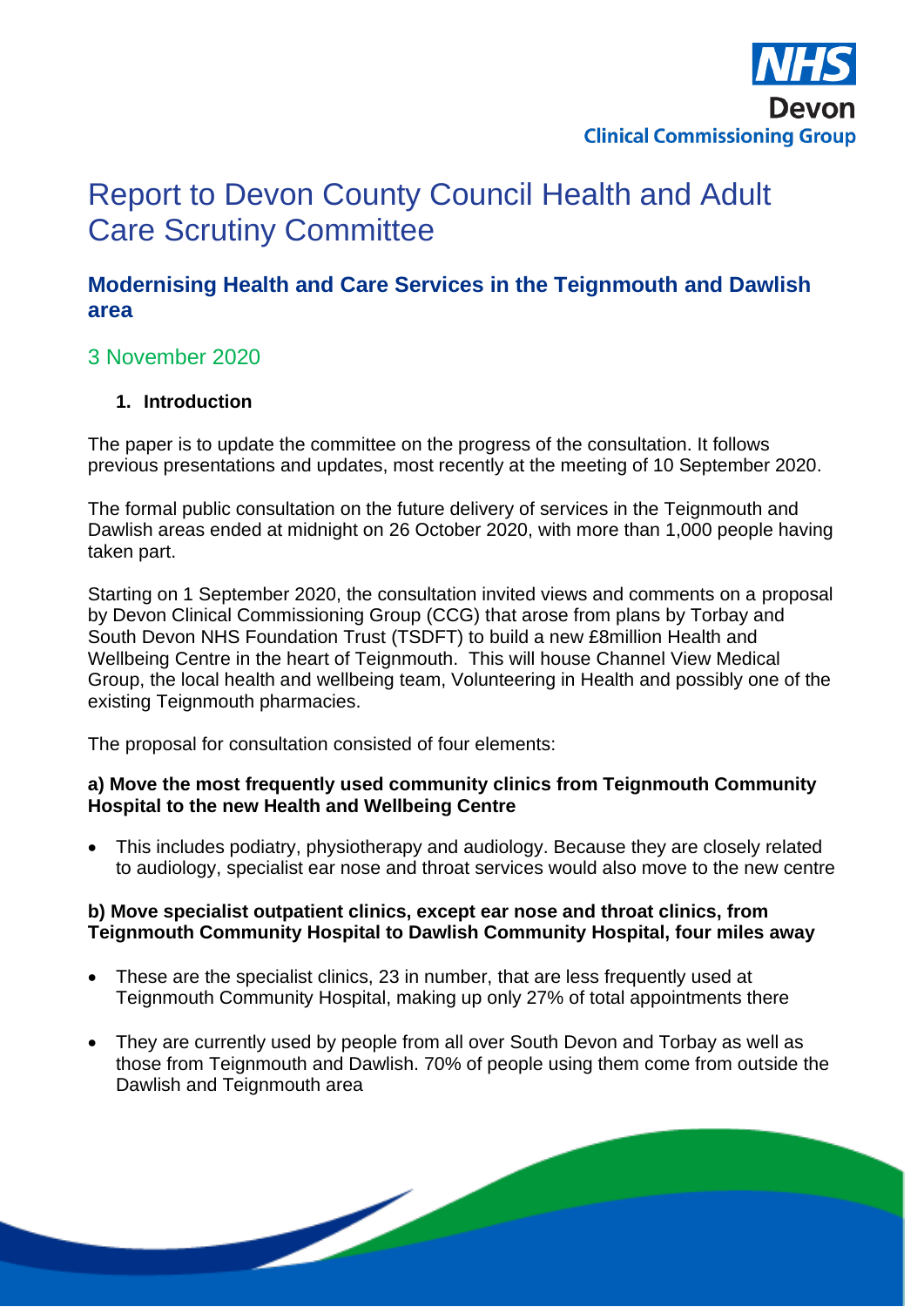#### **c) Move day case procedures from Teignmouth Community Hospital to Dawlish Community Hospital**

- This service includes minor procedures that require a specific treatment room
- 86% of those using them come from outside the Dawlish and Teignmouth area, with more than half from Torbay

#### **d) Continue with a model of community-based intermediate care, reversing the decision to establish 12 rehabilitation beds at Teignmouth Community Hospital**

- After investment in community teams, we can now treat four times as many patients in their own homes as we could on a ward at Teignmouth Community Hospital
- With the Nightingale Hospital established in Exeter, current analysis shows Teignmouth Community Hospital would not be needed for patients with COVID-19.

The consultation document stated clearly that if the proposal were approved, Teignmouth Community Hospital would no longer be needed for NHS services, and it would be likely to be sold by Torbay and South Devon NHS Trust, with the proceeds reinvested in the local NHS.

#### **2. The consultation process**

Because COVID-19 was, and continues to be, present in the community, the CCG made the decision to conduct the consultation remotely, enabling people to take part safely without needing to travel or come unnecessarily into contact with others.

To this end, and to ensure the widest possible awareness of the consultation, the CCG:

- Sent out 16,000 consultation documents and survey forms, to reach all households in the Teignmouth and Dawlish area
- Had 133,000 leaflets delivered to postcodes in South Devon and Torbay
- Publicised the consultation on Twitter, with 19,999 views and 174 engagements
- Arranged paid-for Facebook posts, which were viewed 47,153 times
- Ensured weekly news coverage in local media, enhanced with in-print and online advertising
- Created a dedicated consultation section on the CCG website which included links to the consultation document, supporting documentation (including regularly updated Frequently Asked Questions), videos and the Pre-consultation Business Case on the CCG website. People could also use the website to register as an interested stakeholder and receive regular updates, express an interest in attending an online meeting or to invite the CCG to meet remotely with a community group to discuss the proposal at a community or consultation meeting.
- Developed an easy read and audio version of the consultation document. The CCG website also featured a support software tool called Browsealoud, which helps improve accessibility by adding speech, reading and translation helping to reach a much wider audience.
- Contacted all the schools in Teignmouth and Dawlish to request they raise awareness of the consultation via their communications within the school community.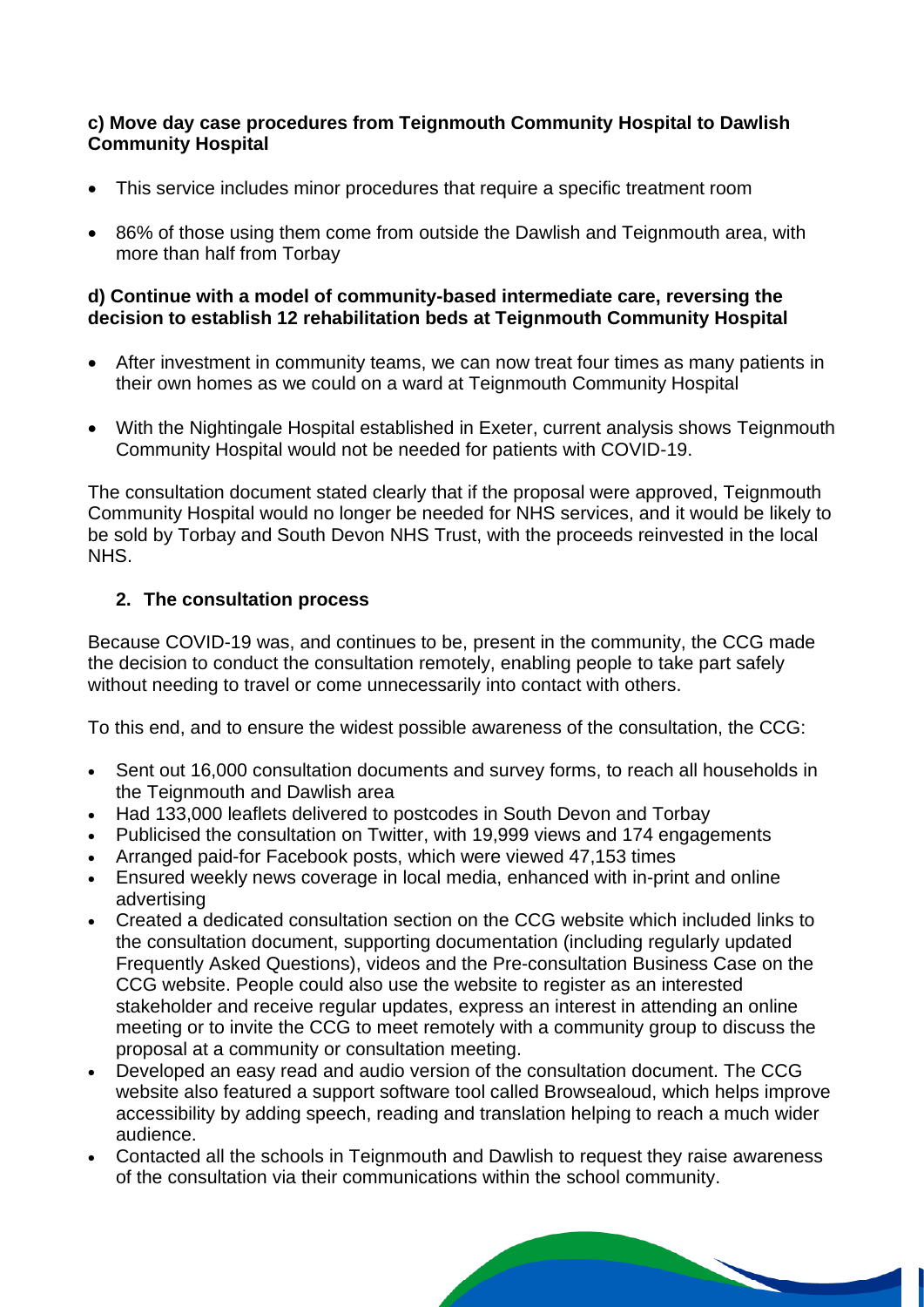There were a number of ways people could take part in the consultation, namely:

- Respond to the hard copy survey included in the consultation document
- Complete the survey online
- Attend one of the 6 online consultation meetings that were held
- Watch the online consultation meeting back after the live event
- Invite the CCG to a community meeting to discuss the proposals
- Request a telephone appointment to have 1-1 discussions about the proposals
- Contact Healthwatch with queries or to request further information on a freephone telephone number, Monday to Friday
- Write (Freepost) or email with queries and/or feedback

In addition to more than 1,000 survey responses, recorded activity and contact also includes:

- 56 phone calls from local people calling with a range of queries.
- 6 online public meetings on different days of the week and at different times of the day:

| <b>Public meeting</b>    | <b>Total</b><br>audience | <b>Households attending</b><br>live event | <b>Views of</b><br>meeting<br>recording |
|--------------------------|--------------------------|-------------------------------------------|-----------------------------------------|
| Fri 11/9, 2.30-4pm       | 77                       | 12                                        | 65                                      |
| Thurs 17/9, 10.30am-12pm | 54                       | 19                                        | 35                                      |
| Wed 23/9, 6-7.30pm       | 62                       | 17                                        | 45                                      |
| Tues 29/9, 3-4.30pm      | 51                       | 12                                        | 39                                      |
| Mon 5/10, 11.30am-1pm    | 46                       | 24                                        | 22                                      |
| Sat 17/10, 11am-12.30pm  | 38                       |                                           | 24                                      |

- $\triangleright$  Feedback was received that some people attended on behalf of a number of others, asking questions on their behalf etc. More than one person can be watching per household.
- $\triangleright$  Extensive social, digital and print media promotion
- 6 community group online meetings attended
- 2 meetings with members of staff and 2 with trust governors at TSDFT
- CCG website 4,000+ views of Teignmouth and Dawlish consultation pages and 410 document downloads
- 34 letters and emails received by Healthwatch

### **3. Role of Healthwatch in Devon, Plymouth and Torbay**

Healthwatch have supported the CCG with the consultation by:

- Collating all responses and analysing all responses to the survey
- Proactively contacting community groups to encourage participation and raising awareness for members
- Using social media to publicise the consultation

 $\overline{\phantom{a}}$ 

- Running a freephone telephone line Monday to Friday 10am-4pm for people to contact with queries and requests for information along with a contact email address.
- Attending all meetings to take notes to form part of the feedback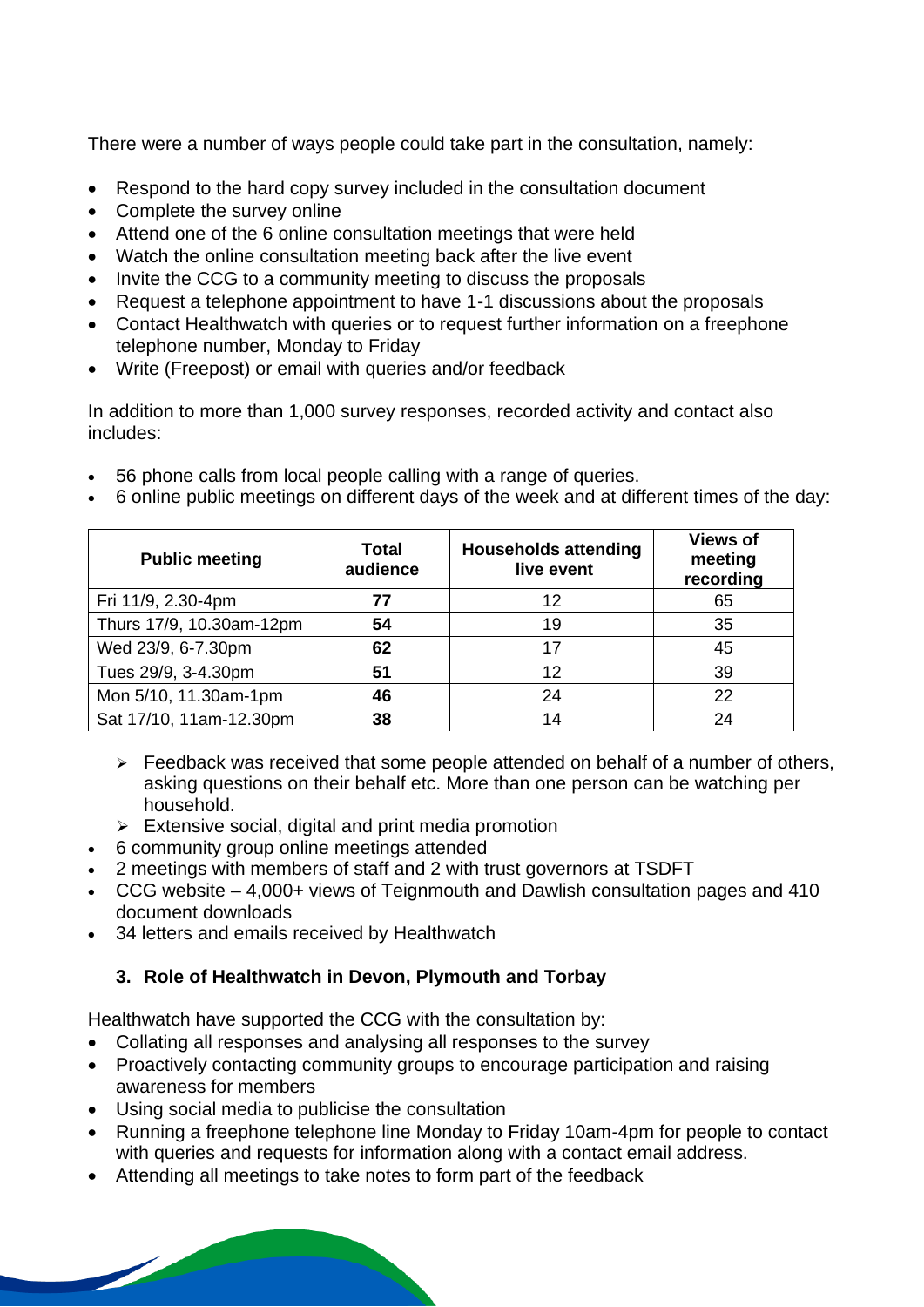- Chairing the online public meetings
- Compiling a final report of all the feedback received
- Receiving correspondence and managing replies

#### **4. Responses and key themes**

Healthwatch in Devon, Plymouth and Torbay received 1,013 completed surveys, of which nearly half, 464, were paper copies.

This compares with 1,400 responses in a 2016 consultation on community services over a much bigger geography (four localities), indicating a high level of interest and a strong response to engagement in the process. Analysis of these responses is currently being carried out by Healthwatch who have provided the CCG with some initial high-level statistics about the consultation process from the survey as follows:

- 96.64% of respondents understood the proposal being made
- 83.1% of respondents said that the reasons why changed is needed was clearly explained
- 77.44% of respondents said they had 'completely' or 'mostly' been able to been able to get the information they needed and been able to contribute their feedback, 17.97% said they had been able to do so to 'some extent' and 5.13% answered 'no'

The following initial themes have emerged from the online public meetings:

- **Integration of services:** There is significant support for the idea of services being joined up so that care can be well coordinated around the needs of individuals. We heard appreciation of the work of GPs and community teams in the area.
- **Health and Wellbeing Centre:** This is viewed as a positive addition to healthcare facilities in Teignmouth, although there is concern about parking (see below) and some people did not want it to be built at the expense of beds in Teignmouth Community Hospital.
- **Parking:** There is significant concern that parking would be difficult at the new Health and Wellbeing Centre and that traffic congestion in the centre of Teignmouth would make travel by car more difficult. There is also some concern that parking at Dawlish Community Hospital is not free, whereas there is no charge at Teignmouth Community Hospital.
- **Transport:** Concerns have been voiced by Teignmouth residents about the need to take public transport to Dawlish Community Hospital, with the associated cost involved. Some individuals have also noted that there is no bus stop outside the new Health and Wellbeing Centre site, so a short walk is required.
- **COVID-19:** There has been some concern that having no beds available at Teignmouth Community Hospital could be a risk to the local NHS if the pandemic situation worsens.
- **Teignmouth Community Hospital:** It is clear from views expressed that the hospital is greatly valued, and for some individuals it is irreplaceable.
- **Workforce:** People have expressed concern about lack of nurses and care workers and ability to provide enough capacity to look after people in their own homes.
- **Space:** People have queried if there is enough space in the new Health and Wellbeing Centre and in Dawlish Community Hospital to accommodate the proposed clinics.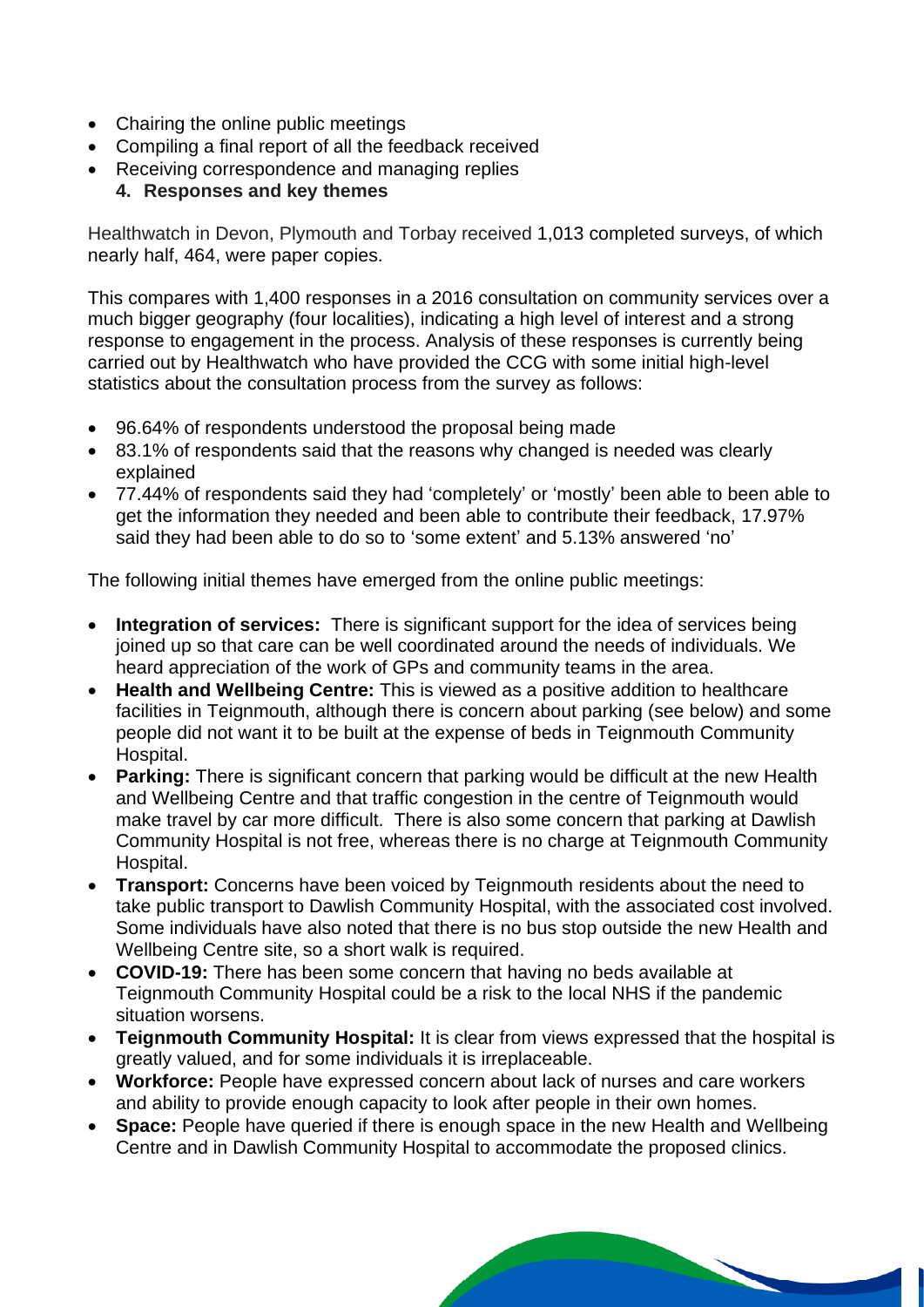Healthwatch will be submitting a full report including analysis of all responses to the CCG by the end of November 2020. The outcomes of the report will be used to inform the final recommendations resulting from the consultation.

#### **5. Evaluation of alternative options**

During the consultation we invited alternative proposals to be put forward. A number of people have suggested alternatives and these are being compiled by Healthwatch in Devon, Plymouth and Torbay. Alternative options put forward will be evaluated by a panel of stakeholders at the end of November. It is intended that the panel will be made up of representatives from:

- Teignmouth Hospital League of Friends
- Dawlish Hospital League of Friends
- Coastal Engagement Group
- Teignmouth Patient Participation Group, Channel View
- Voluntary and community sector
- Teignmouth Town Council
- Dawlish Town Council
- Channel View Medical Group
- CCG commissioning
- CCG Governing Body GP

Advisers to the panel, providing factual information only, will include:

- Torbay and South Devon NHS Foundation Trust, estates department
- Teignbridge District Council
- Devon County Council highways department
- CCG finance department

 $\overline{\phantom{a}}$ 

To ensure a sound process, the criteria used to evaluate these options will be the same criteria as used to assess the options considered for public consultation.

| <b>Criterion</b>                                                             | <b>Factors to consider</b>                                                                                                                                                                                                           | Weighting |
|------------------------------------------------------------------------------|--------------------------------------------------------------------------------------------------------------------------------------------------------------------------------------------------------------------------------------|-----------|
| Space/capacity                                                               | Is the location/site large enough to accommodate<br>$\bullet$<br>the all currently provided services?<br>Does the location support the commitment to<br>$\bullet$<br>provide services within the Teignmouth and<br>Dawlish locality? | Yes/No    |
|                                                                              |                                                                                                                                                                                                                                      |           |
| <b>Finance</b>                                                               | Is it affordable?<br>$\bullet$<br>Capital cost required – are there any abnormal<br>٠<br>costs?<br>Has funding been identified to deliver?<br>$\bullet$                                                                              | High      |
| Does it support<br>delivery of the<br>vision for the<br><b>Coastal area:</b> | To build on the success so far of integrating<br>$\bullet$<br>services by bringing a range of local services<br>together under one roof in a new Health and<br><b>Wellbeing Centre in Teignmouth</b>                                 | High      |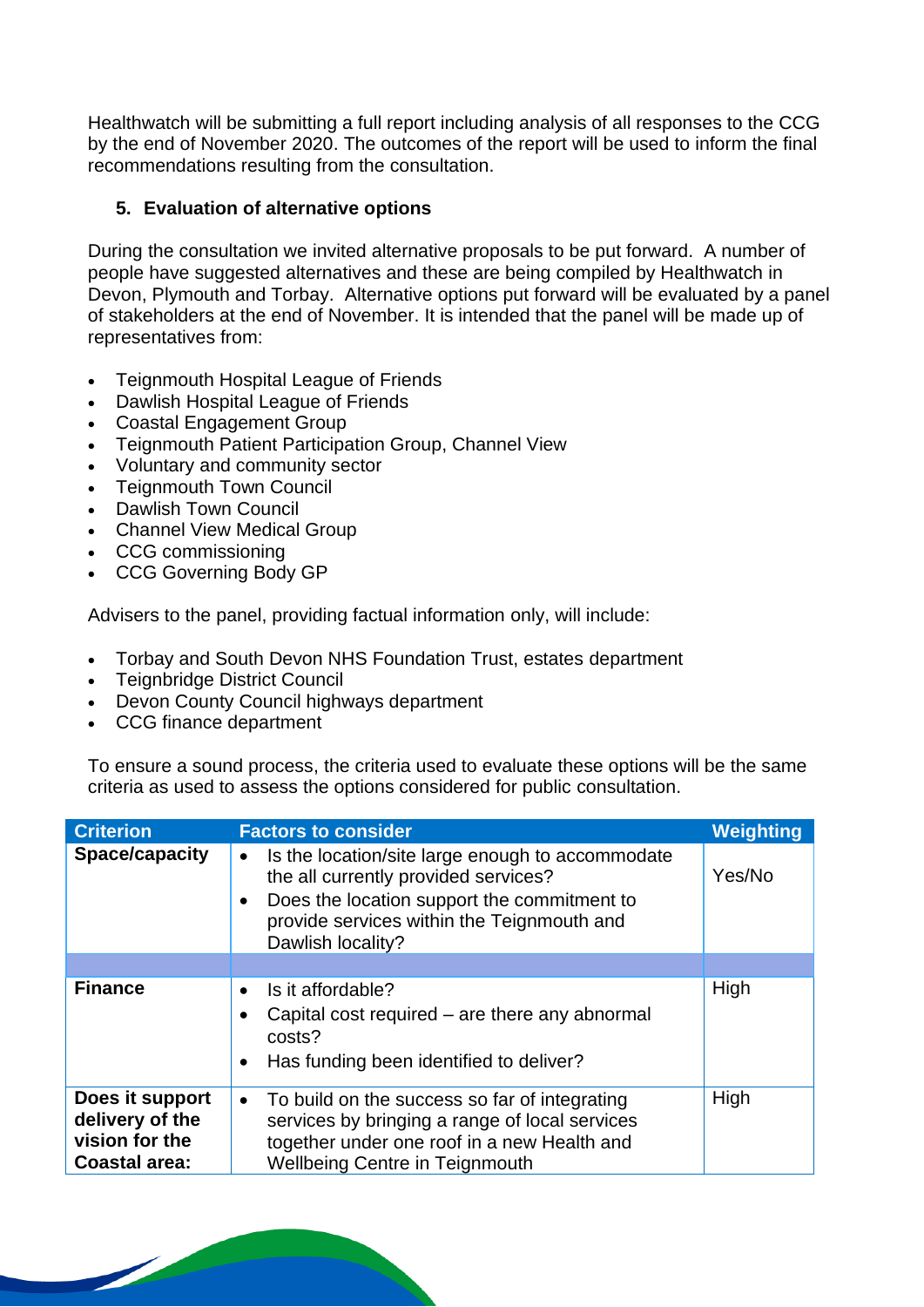| 'Excellent<br>Integrated<br>Services'?                                                                                                    | To ensure the sustainability of primary care in<br>$\bullet$<br>Teignmouth<br>To help people stay well and support them when<br>$\bullet$<br>they need help<br>To enable people to stay at home for as long as<br>$\bullet$<br>possible<br>To optimise use of the purpose-built Dawlish<br>$\bullet$<br><b>Community Hospital</b> |        |
|-------------------------------------------------------------------------------------------------------------------------------------------|-----------------------------------------------------------------------------------------------------------------------------------------------------------------------------------------------------------------------------------------------------------------------------------------------------------------------------------|--------|
| <b>Sustainability of</b><br>service<br>$\triangleright$ Service<br>Population<br>➤<br>$\triangleright$ Building<br>$\triangleright$ Staff | Can the option respond to future changes to service<br>$\bullet$<br>models and population growth?<br>Is the option in a building that has long term<br>$\bullet$<br>viability?<br>Is it an attractive proposition for staff?<br>$\bullet$                                                                                         | High   |
| <b>Clinical</b><br><b>Evidence – best</b><br>place to care for<br>people                                                                  | <b>NHSE South West Clinical Senate</b><br>$\bullet$                                                                                                                                                                                                                                                                               | High   |
| <b>Public transport</b>                                                                                                                   | Is public transport available nearby to and from the<br>site?                                                                                                                                                                                                                                                                     | Medium |
| Car parking                                                                                                                               | Number of disabled spaces (and proximity)<br>$\bullet$<br>Nearby parking<br>$\bullet$<br>Cost of parking<br>$\bullet$                                                                                                                                                                                                             | Medium |
| <b>Travel impact</b>                                                                                                                      | What is the impact on distance travelled by people<br>$\bullet$<br>using the service?                                                                                                                                                                                                                                             | Medium |
| <b>Pedestrian</b><br>access                                                                                                               | Is there easy pedestrian access?<br>$\bullet$                                                                                                                                                                                                                                                                                     | Medium |
| Impact on local<br>vicinity                                                                                                               | What will be the impact of any additional traffic on<br>$\bullet$<br>the local area?<br>Will access to the site be unduly affected by<br>seasonal traffic?<br>What impact will this have on the local economy?<br>٠<br>How convenient will it be to access other local<br>$\bullet$<br>services?                                  | Medium |
| <b>Environmental</b><br>impact                                                                                                            | What is the environmental impact on the difference<br>$\bullet$<br>in travel arrangements?<br>Are the buildings environmentally friendly and<br>$\bullet$<br>sustainable?                                                                                                                                                         | Low    |

#### **6. Next steps**

Once the evaluation panel has completed its work, its conclusions, together with the full report from Healthwatch in Devon, Plymouth and Torbay, will be considered by the CCG Governing Body at its meeting on 17 December 2020.